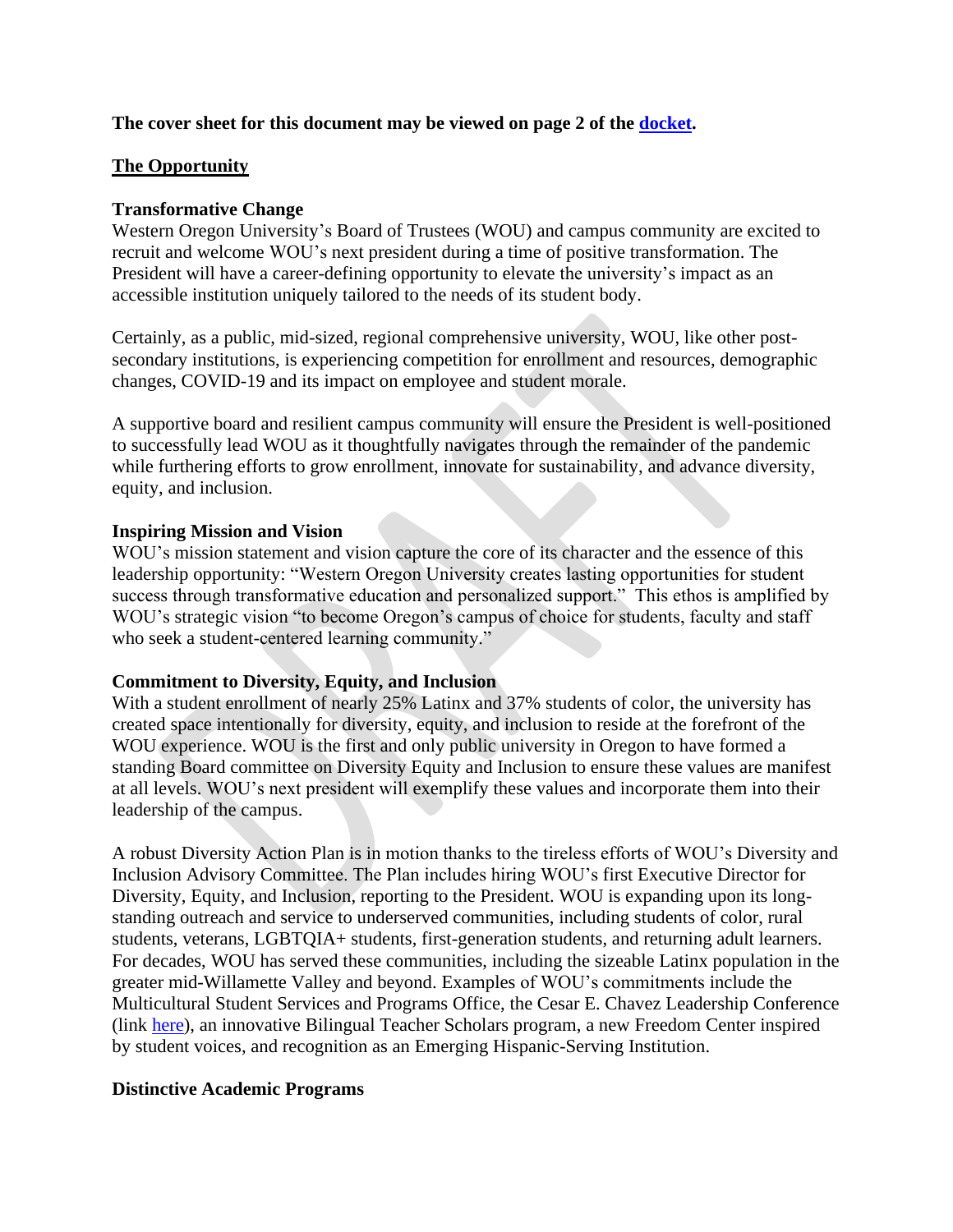WOU is changing the lives of students and contributing to the vitality of the State of Oregon through high quality, relevant, and unique academic programs. WOU's College of Education produces more teachers than any post-secondary institution—public or private—in the State of Oregon. The recently revised general education curriculum, with the liberal arts experience at its core, prepares students to succeed and thrive. WOU's largest majors—education, business, psychology, criminal justice, and exercise science—demonstrate the impact and reach of a public, regional, mid-sized comprehensive university. WOU enjoys a nationally recognized reputation in deaf and hard-of-hearing programs, including American Sign Language programs and substantial grants for Deaf-Blind initiatives. WOU's new facility in Salem, Oregon is primed to facilitate degree completion, reach thousands of adult learners in the region, advance key graduate programs, and cultivate meaningful partnerships with the State and beyond.

In collaboration with WOU's dynamic and able faculty, the President will have the opportunity to ensure the curriculum and programs resonate with WOU's students of the future, making the necessary changes to attract students and serve Oregon for years to come.

## **The Role of the President**

As the university's chief executive officer, the President is responsible for the overall management and oversight of the University's vision, strategy, and operations. The President reports directly to the Board and works closely with them to develop strategy, key initiatives, programs, and policies. The President delegates and monitors administrative and operational functions to the executive leadership team. Under Oregon law, the university president is also the President of the Faculty.

The President is not only the leader of the campus community, but also the visible representative of WOU in the local community, organizations of higher education, and the face of the organization for alumni, parents, and friends of the University. The President conveys the voice of WOU and its mission, raising its profile in the community, state, and nation to enhance recruitment and continue financial support necessary to sustain and build the future of WOU.

With this profound and unique opportunity, the next President must bring and demonstrate the leadership skills necessary to advance the mission, vision for WOU, and in concert with others, create a bright and vibrant future for WOU and the students it serves.

To perform successfully, WOU's next President will:

Assess the needs of the organization, understand, and appreciate the role and importance of a public, mid-sized, regional comprehensive university and further the transformative change that has begun for WOU's short- and long-term success.

• Demonstrate a commitment to the concept of a student-centric institution, with a strong student orientation and dedication to preparing students for success in an increasingly global environment.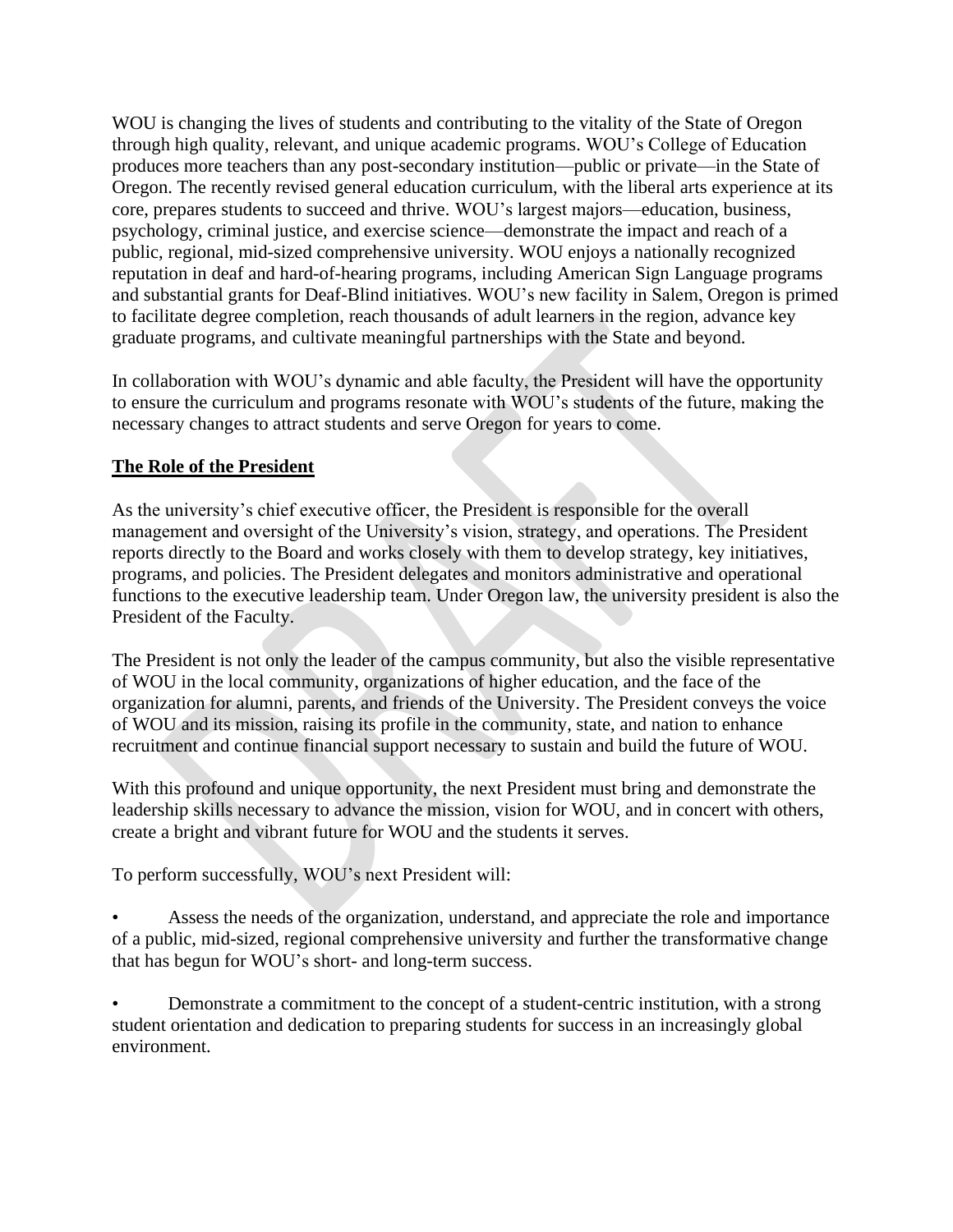• Be a visible leader, role model and advocate for diversity, equity, inclusion and accessibility for the university's climate, employees, students, curriculum, community partnerships, business practices, and facilities and physical plant.

• Ensure the institution acquires and sustains the necessary public and private resources for achievement of the University's goals and objectives. Engage in fundraising activities that continuously improves the University's financial position and opportunities for students. Interface with Alumni Association to keep the extended WOU community engaged and inspired.

• Ensure a high-quality faculty and educational curriculum that is relevant and responsive to student needs and success, including the role of on-line, virtual, and hybrid modalities.

• Drive growth in student enrollment, student retention rates, academic programs, graduation, and career readiness.

• Continuously foster and maintain support from city, county, state and federal elected officials and governmental entities. Establish, maintain, and expand excellent community relations and partnerships.

- Appreciate and work effectively within a shared governance framework.
- Build positive relations and work effectively with unions that represent faculty and staff.
- Promote the establishment of K-12 and community college partnerships.

• Work in concert with other universities and colleges to foster and grow mutually beneficial relationships.

# **Key Attributes**

## *WOU's Next President Will Be:*

• A passionate advocate for higher education and forward-thinking visionary.

• A strong supporter of student success and advocate that recognizes the needs and obstacles faced by traditionally underrepresented and first-generation students aspiring to higher education.

• An inspiring communicator with the skill and intuition necessary to hear, understand, and unify multiple perspectives of the complex issues facing students, campuses, and public higher education.

• An individual with the highest personal integrity, ethics, and an executive presence demonstrating a strong moral compass with kindness and humility.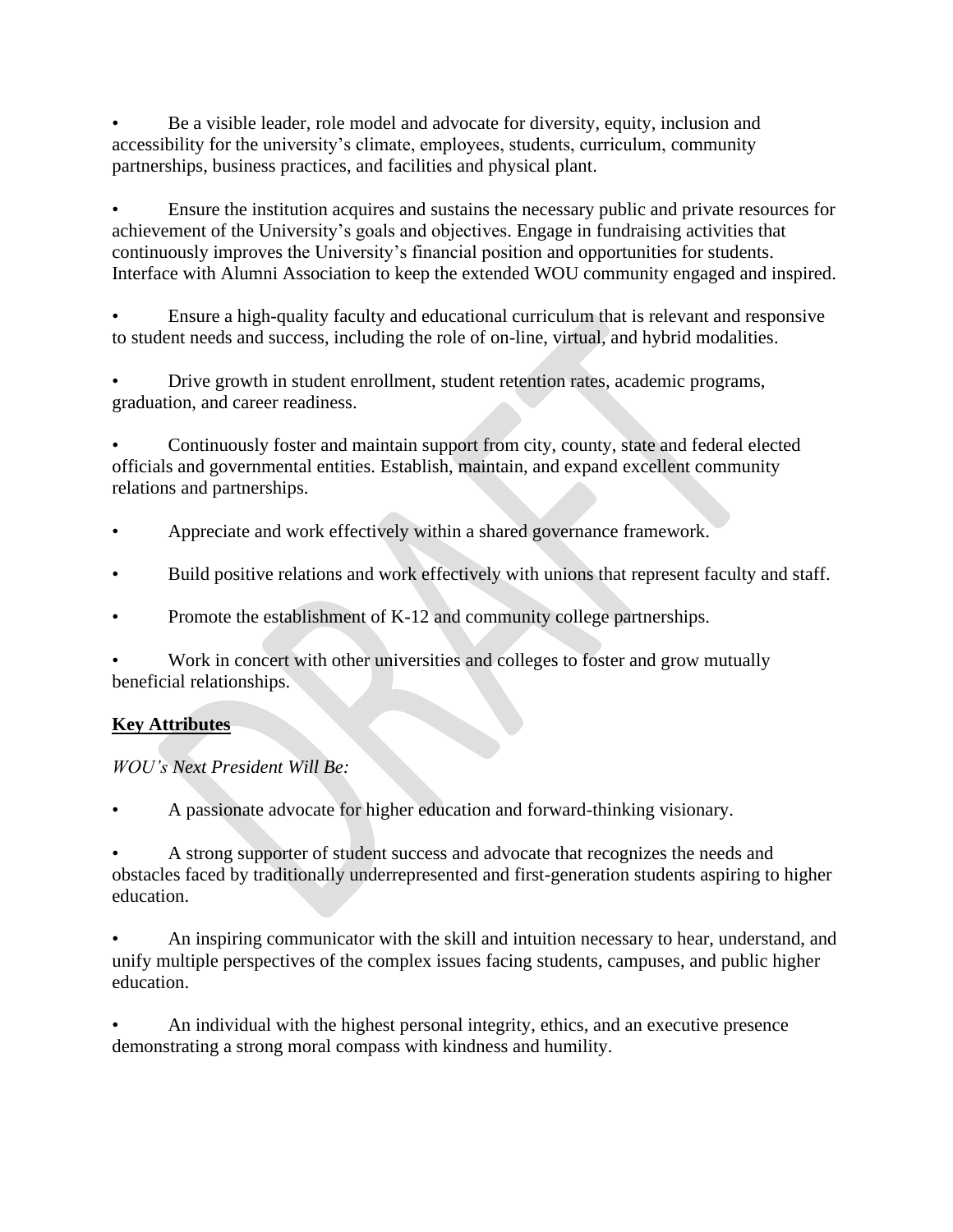• An engaging and visible presence on campus and in the community; approachable by students, faculty, staff, alumni, parents, the local community, and other friends of the University.

• An individual who possesses the financial acumen required to develop a sustainable business model and manage a financially complex institution.

• Knowledgeable about key issues and trends affecting public universities, including enrollment, the impact of demographic changes, retention strategies and innovation in higher education.

• A leader with organizational insight to facilitate change, one who is industrious and resourceful, with an understanding of where resources exist and how to access and leverage them.

• An astute listener who makes it a priority to know the faculty, staff, students, and needs of the students and institution and a motivator who leads by inspiring commitment to the institution and its objectives.

• Conscientious of the impact that the University has on the economic climate of the city, state, and nation.

• A champion for fundraising; knowledgeable of large comprehensive fundraising campaigns and how to help them succeed.

• A leader who demonstrates diversity, equity, inclusion, and accessibility as paramount values and insists on their incorporation and reflection throughout university priorities, actions, and initiatives.

• A strategic, critical thinker who incorporates a combination of data and perspectives to inform decisions for the benefit and future of the university.

• Effective working at a high strategic level, developing and empowering other leaders to perform with excellence and accountability.

# *WOU's Next President Should Possess:*

• A record of successfully leading a complex organization through change.

• A record of generating resources through means such as enrollment growth, creation of innovative programs, and fundraising.

• A record of creating organizational distinctiveness and sustainability - evidence of creative problem solving, successful entrepreneurial activities and initiatives.

• High emotional intelligence, and strong interpersonal skills, with an inclusive, transparent communication style, both written and spoken.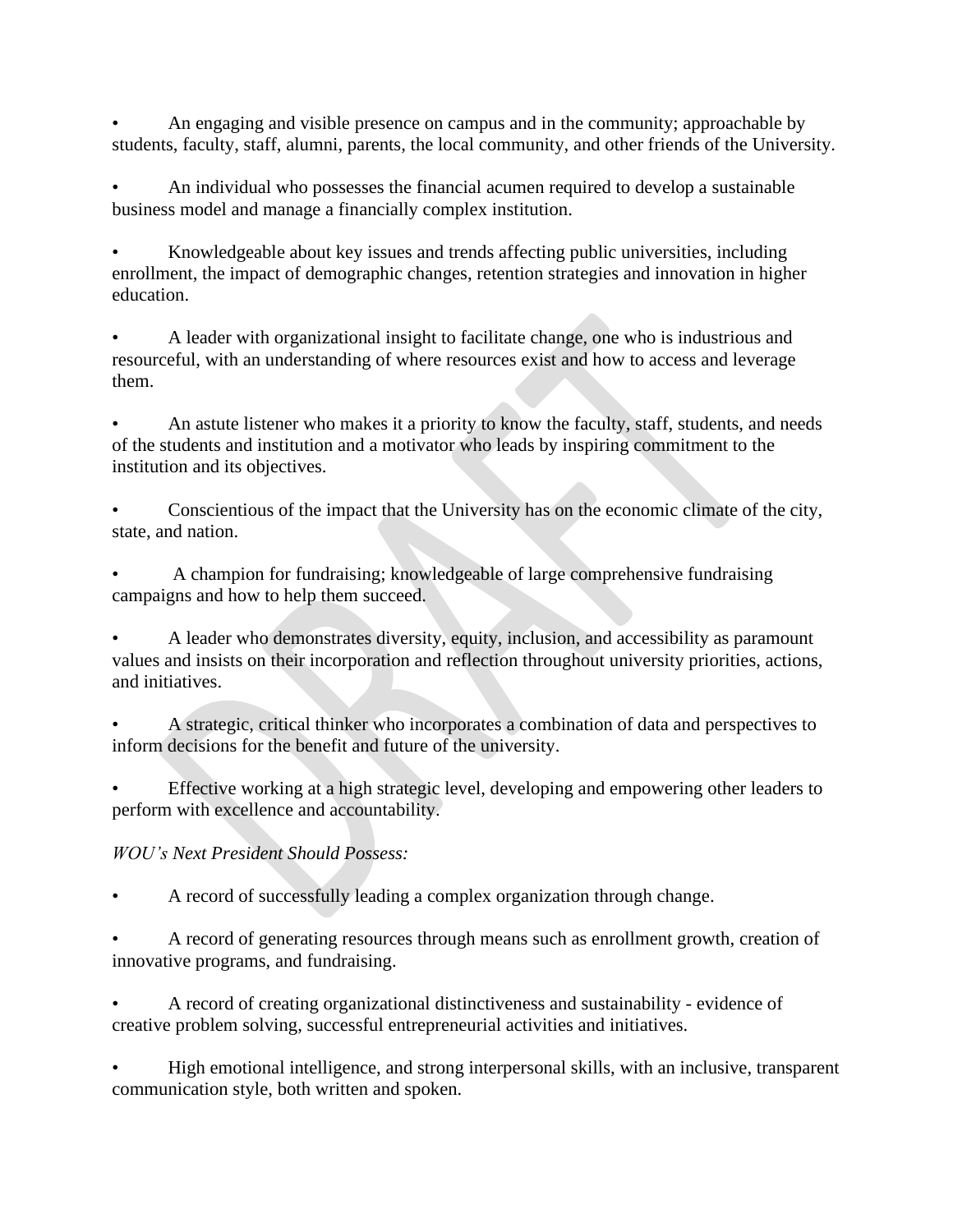The ability to build deep and lasting relationships with donors and the philanthropic community, articulating the case for supporting WOU with enthusiasm.

• An earned doctorate, a comparable terminal degree, or an equivalent combination of education and experience.

### **Key Attractors to the Role**

• An unprecedented opportunity to lead a distinctive university through transformative change and have a meaningful impact of the lives of students, their families, the greater community, and state.

• Empowerment to create a new path, rather than simply modeling another institution.

• Working with talented, courageous, caring, curious and cooperative people who are open to continuous improvement and change.

Immersion in a diverse campus community where students say they feel seen and heard by professors – a community where there is a palpable sense of hope for the future.

• Experience a supportive board that appreciates the President and shares responsibility for tough decisions.

### **Quality of Life - Monmouth, OR**

WOU's location in the mid-Willamette Valley also presents unique opportunities for the next President. Just west of the State Capitol in Salem, 63 miles south of Portland, 50 miles from the spectacular Oregon coast, and 100 miles from mountain recreation, the vibrant community of Monmouth is in the heart of Oregon's wine growing and hop growing region. Monmouth and its connected sister city of Independence boast small-town charm with antique shops, local restaurants, galleries, and outdoor amphitheaters, community celebrations and musical performances, many of which are hosted on WOU's campus and Rice Auditorium (link [here\)](https://wou.edu/creativearts/). The cities are surrounded by miles of bike trails, mountains for hiking, and watersports such as canoeing, kayaking, and fishing on the Willamette River. The community also offers world-class connectivity, with local fiber optic internet to every home and business. Monmouth is known as a great place to host friends and raise a family. There is something in Monmouth for just about everyone.

### **About Western Oregon University**

## *Quick Facts*

Year founded: 1856 Total enrollment: 4019 Number of undergraduate students: 3606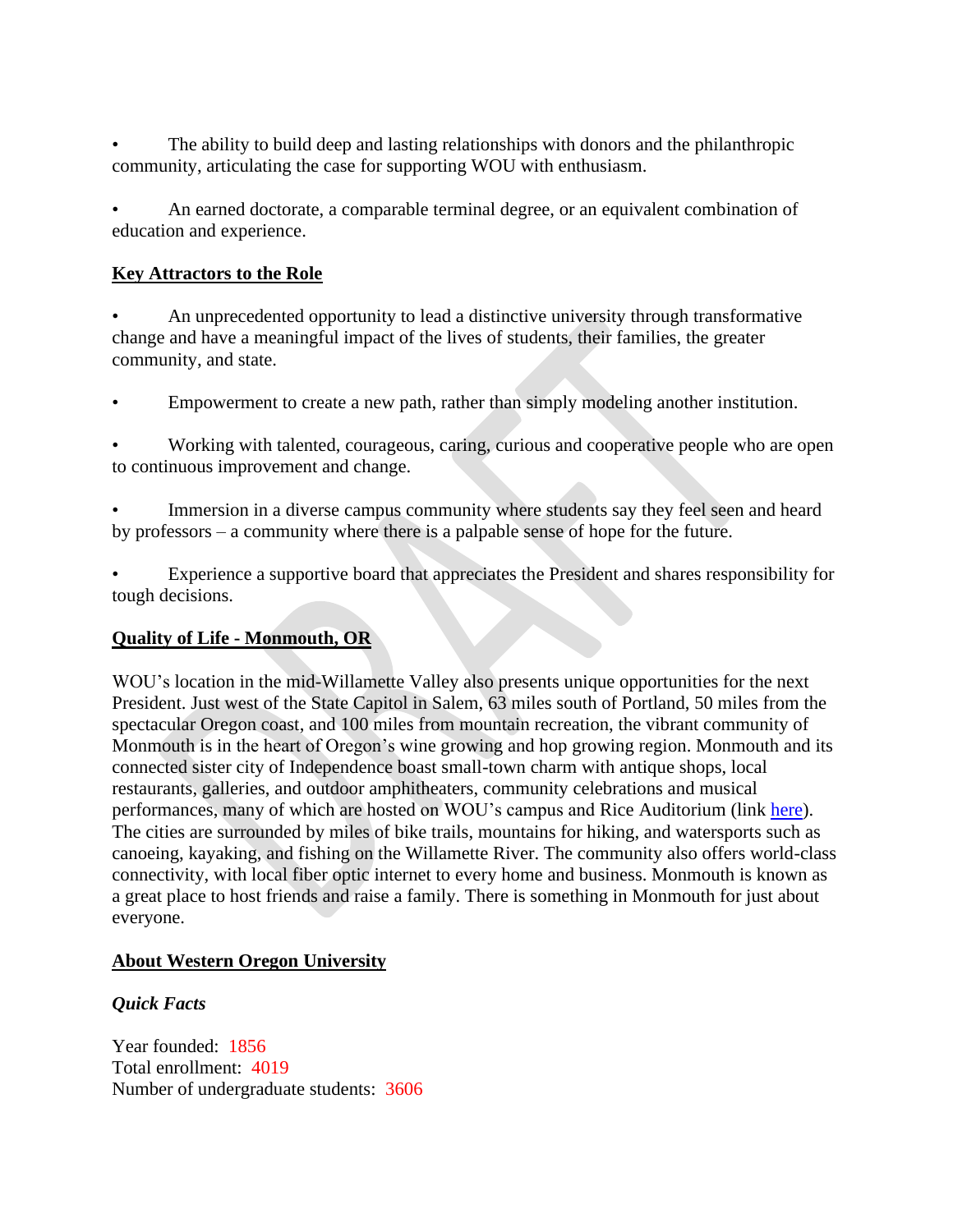Number of graduate students: 413 Location: Monmouth, Oregon and Salem, Oregon Miles from Portland: 63 Campus size (acres): 157 Number of majors: 42 Largest majors: Education, Psychology, Business, Criminal Justice, Exercise Science Student-to-faculty ratio: 13:1 (including credit by arrangement courses) Average class size: 15 Acceptance rate: 79% Students receiving financial aid: 74% (degree-seeking undergraduates) *Geographic origins of undergraduate students*  In-state: 80% Out-of-state: 19% International: 1% Gender distribution: 32% men, 66% women Students of color: 37% Athletics: NCAA Division II; Great Northwest Athletic Conference

### *Key Web Links*

The university's website is [www.wou.edu.](http://www.wou.edu/)

Information on the Board of Trustees may be viewed at [www.wou.edu/board.](http://www.wou.edu/board)

WOU's current Strategic Plan—Forward Together—may be viewed [here.](https://wou.edu/planning/files/2016/05/Forward-together-booklet-web.pdf)

WOU's academic programs may be viewed [here.](https://wou.edu/academics/#alphabetically)

WOU's Board Statement on Diversity, Equity, Inclusion and Accessibility may be viewed [here.](https://wou.edu/board/files/2021/05/Board-Statement-on-Diversity-Inclusion-Equity-and-Accessibility-042121.pdf)

#### *Accreditation*

### UNIVERSITY ACCREDITATION

WOU is accredited by the Northwest Commission on Colleges and Universities (NWCCU).

### PROGRAM ACCREDITATION

Council for Accreditation of Educator Preparation (CAEP), the Oregon Teacher Standards and Practices Commission (TSPC), the Council for Accreditation of Counseling and Related Educational Programs, Commission on Collegiate Interpreter Education, and the National Association of Schools of Music (NASM).

#### **Nominations & Applications**

The Search Committee invites letters of interest and nominations to be submitted directly to the search firm, Anthem Executive. Correspondence should include a curriculum vitae and a letter of